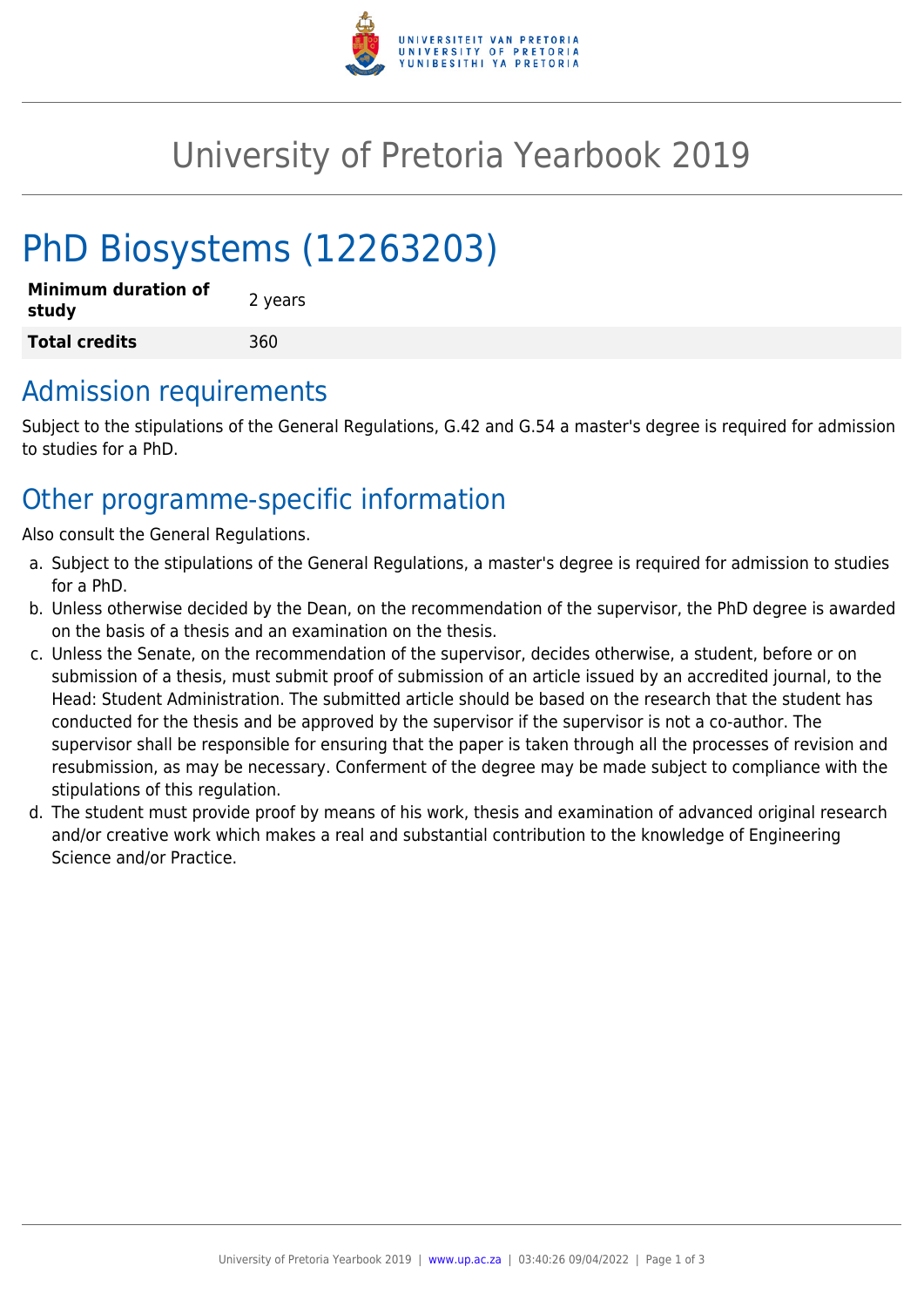

## Curriculum: Year 1

**Minimum credits: 360**

#### **Core modules**

[Thesis: Biosystems 990](https://www.up.ac.za/faculty-of-education/yearbooks/2019/modules/view/EIC 990) (EIC 990) - Credits: 360.00